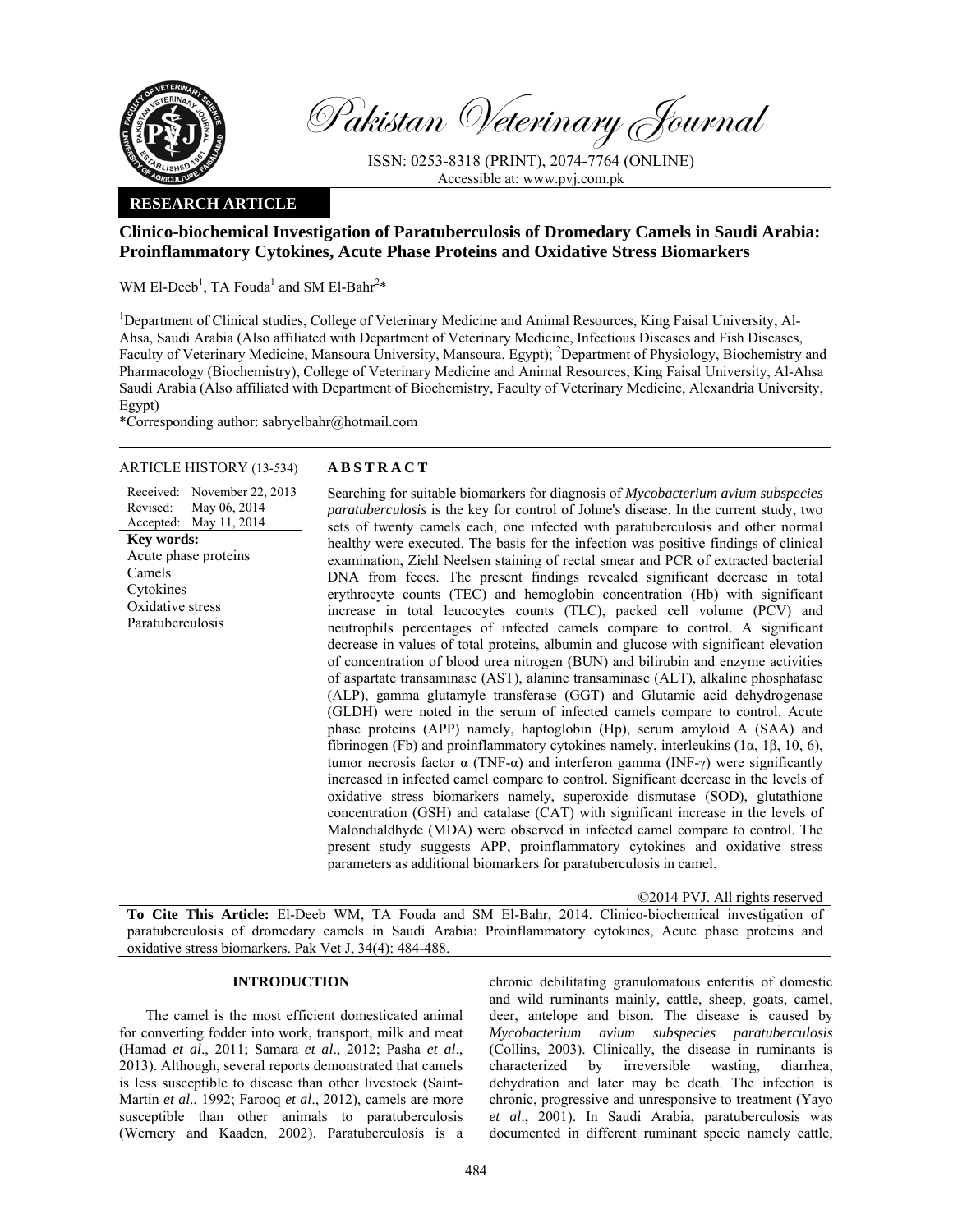sheep, goat and camel (Alharbi *et al*, 2012; Almujali and Al Ghamdi, 2012). Although, the clinical picture of the disease was well documented in domesticated ruminants rather than camel, in the last few years, it was observed that paratuberculosis is a problem in many camel herds in the Kingdom. The general circumstantial evidences are increased clinical cases, samples from abattoirs, owner's observations and the veterinarians examination (Almujali and Al Ghamdi, 2012; Al Ghamdi, 2013). Few reports (Almujali and Al Ghamdi, 2012; Salem *et al*., 2012; Al Ghamdi, 2013) investigated the effect of paratuberculosis on hematological and biochemical parameters of dromedary camels. The authors (Almujali and Al Ghamdi, 2012; Al Ghamdi, 2013) demonstrated that the results revealed a significant increase in creatinine, blood urea nitrogen, magnesium, AST and ALT in diseased camels. The same authors reported that, glucose, total protein and albumin were significantly decreased in diseased camels when compared to healthy ones. In addition, thickening corrugation of the intestinal wall, enlarged folded mucosa and oedemated ileocaecal and mesenteric lymph nodes were also reported. Successfully, proinflammatory cytokines and oxidative stress parameters were introduced by scientific community as useful biomarkers in the diagnosis of rhabdomyolysis in equine (El-Deeb and El-Bahr, 2010) and bronchopneumonia in water buffalo (El-Bahr and El-Deeb, 2013). However, publications regarding the effect of paratuberculosis on proinflammatory cytokines, acute phase proteins and oxidative stress markers in camels are lacking. Therefore, the present study aimed to investigate this as a trial to present additional biomarkers for John's disease in camels.

# **MATERIALS AND METHODS**

**Animals and clinical examination:** Twenty camels (2-4 years old) presented to Veterinary Hospital, King Faisal University, Saudi Arabia were found infected with paratuberclosis based on positive findings of clinical examination, Ziehl Neelsen staining of rectal smear and PCR of extracted bacterial DNA from feces. Another 20 normal camels from Camel Research Centre, King Faisal University were used as control. The diseased animals showed watery diarrhea for more than two months. Moreover, signs of weakness, emaciation, fluctuating temperature and dehydration were also reported.

**Collection of samples:** Fecal samples were collected from diseased animals and kept frozen at -80°C until the time of PCR analysis. Blood samples were collected from the jugular vein of both groups into plain and EDTA vacutainers.

**DNA extraction and PCR amplification:** Total DNA was isolated from fecal samples by using the QIAamp DNA stool Mini Kit (QIAGEN) according to the manufacturer`s recommendation.

Paratuberculosis extracted DNA was amplified by PCR using primers P90<sup>+</sup>(5<sup>'</sup>- GAAGGGTGTTCGGGGCC GTCGCTTAGG-3<sup>'</sup>) and P91<sup>+</sup>(5<sup>'</sup>- GGCGTTGAGGTCGA TCGCCCACGTGAC-3/ ) (Millar *et al*., 1996). PCR amplification was performed in a total volume 20µl of HotStartTaq® Plus Master Mix Kit (2x) "QIAGEN". The PCR cycling profile consisted of one cycle for initial heat activation of  $95^{\circ}$ C for 5 minutes, 35 cycles of denaturation at 94 $\rm{°C}$  for 1 minute, annealing at 55 $\rm{°C}$  for 1 minute and extension at 72°C for 1 minutes and final cycle for 10 minutes at  $72^{\circ}$ C. 10 µl of each amplified product were analyzed by agarose gel electrophoresis on 1.5% agarose containing 0.5µg /ml ethidium bromide and visualized by gel documentation system.

**Hematological and biochemical analysis:** Complete blood picture was determined using electronic cell counter (VetScan HM5 Hematology system). The concentration of total protein, albumin, glucose, BUN, Bilirubin and activities of ALT, AST, ALP, GGT and GLDH were measured in serum samples on a Beckman CX-7 autoanalyser using commercial kits (Sigma Chemical Co. Ltd., Poole, Dorset, UK). Fb concentration in plasma was measured with a commercially available ELISA kit (USCA, Life Science) according to the manufacturer's instructions. Serum Hp was determined using the hemoglobin binding assay described by Makimura and Suzuki (1982). SAA was measured with a commercially available ELISA kit (Phase SAA kit, Tridelta Ltd., Ireland), according to the manufacturer's instructions. Levels of MDA, R.GSH, CAT and SOD activities were determined using commercial kits according to the methods described by Ohkawa *et al*. (1979), Beutler *et al*. (1963), Cowell *et al*. (1994) and Nishikimi *et al*. (1972), respectively. IL-1α, IL-1β, IL-10, IL-6, TNF-α, and IFN- $γ$ levels were determined from undiluted serum samples using commercially available ELISA Kits (BioSource, Diagnostic Corporation, Belgium).

**Statistical analysis:** All data was presented as mean±SE of mean by using student*-*t*-*test. All tests were performed using computer package of the statistical analysis system (SAS, 2002).

#### **RESULTS**

**Clinical signs:** The diseased camels showed persistent diarrhea, anorexia and weight loss. Signs of weakness, emaciation, fluctuating temperature and dehydration were also noted.

**PCR amplification:** The total DNA extracted from fecal samples was strongly positive with the expected size corresponding to mycobacterium paratuberculosis by IS900 PCR (Fig. 1).

**Hematological analysis:** Data summarized in Table 1 indicated a significant (P≤0.05) decrease in the levels of TEC and Hb with significant increase (P≤0.05) in TLC, PCV and neutrophils percentage of infected camels compare to control. The percentages of lymphocytes, monocytes, basophils and eosinophil were unchanged significantly  $(P>0.05)$  in infected camel compare to the control.

**Biochemical analysis:** The present findings (Table 2) indicated a significant decrease  $(P \le 0.05)$  in total proteins, albumin and glucose in the serum of infected camels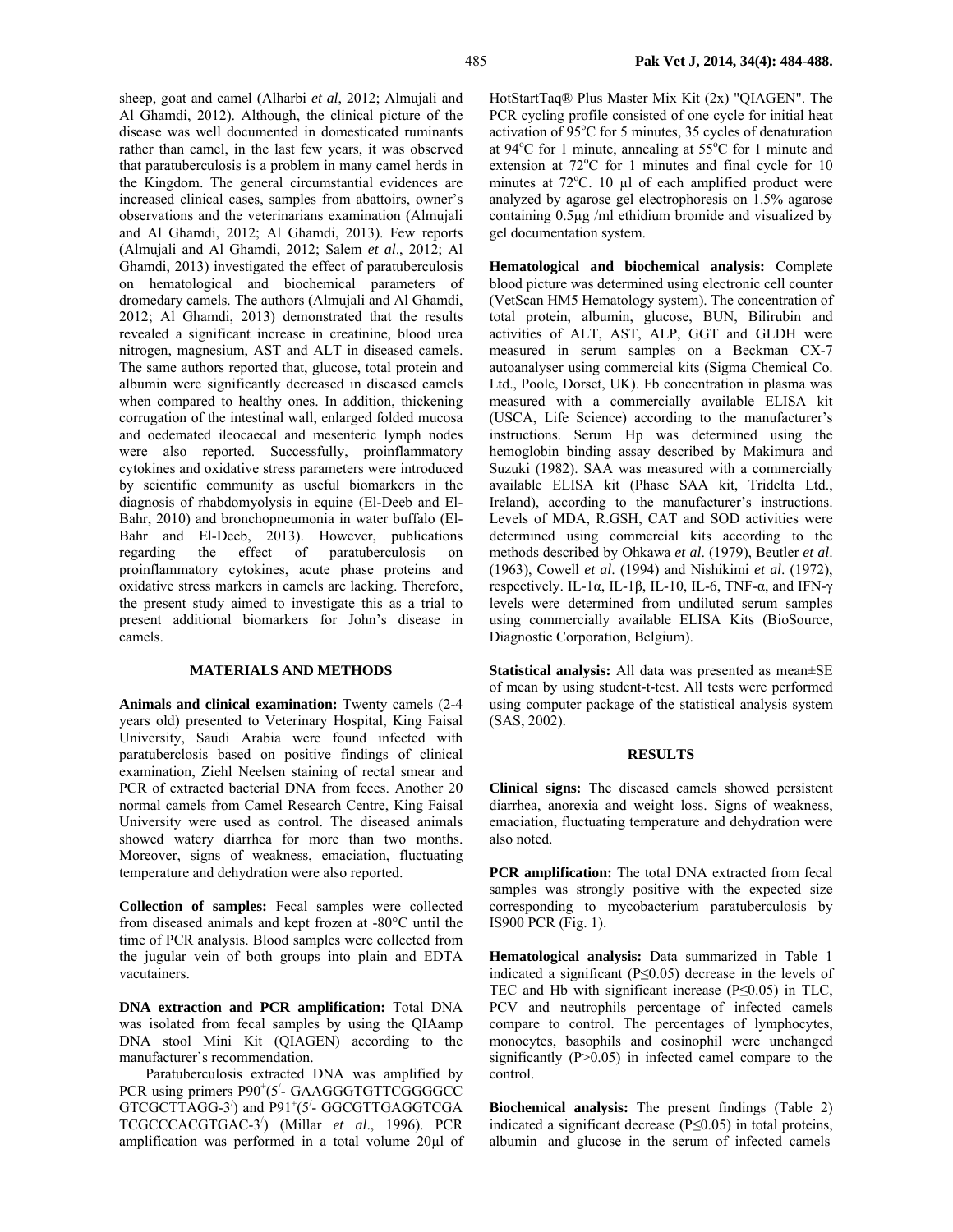

**Fig. 1:** Ethidium bromide-stained agarose gel showing the approximately 400bp *Mycobacterium paratuberculosis* band of PCR products (expected site). Lane M: 100bp molecular weight markers; Lanes 1 and 2: fecal samples of two suspected paratuberculosis infected cases 3; DNA positive control of *Mycobacterium paratuberculosis* and Lane 4: Negative control DNA.

compare to the control. Significant elevation ( $P \le 0.05$ ) in BUN and Bilirubin concentrations was also noted in infected camels compare to control. All estimated enzyme activities of AST, ALT, ALP, GGT and GLDH were significantly elevated (P≤0.05) in the serum of infected camels compare to control (Table 2).

**Oxidative stress biomarkers:** The results shown in Table 3 indicated that, the activities of SOD and CAT and RGSH level were reduced significantly (P≤0.05) in infected camels compare to the control. Lipid peroxidation was increased significantly (P≤0.05) as reflected on higher MDA value in the serum of infected camels compare to control.

**Acute phase proteins and proinflammatory cytokines:**  The data summarized in Table 4 showed that APP, Hp, SAA and Fb were significantly  $(P \le 0.05)$  increased in the serum of infected camel compared to control. In addition, the values of all pro-inflammatory cytokines, IL-1α*,* IL-1β, IL-6, IL-10, TNF-α and IFN-γ were also increased significantly  $(P \le 0.05)$  in paratuberculosis infected camels compare to control.

### **DISCUSSION**

No doubt, the effective diagnosis is important for successful disease control program to avoid expensive treatment. Hence, additional biochemical markers are essential for control of paratuberculosis in dromedary camels. Most recently, haematological and biochemical indices were used as diagnostic tools of Johne's disease in dromedary camels (Salem *et al*., 2012; Almujali and Al Ghamdi, 2012; Al Ghamdi, 2013). In the current study, normal values for hematological parameters were in concurrent of reference ranges for the hematological parameters of dromedary camels (AL-Busadah, 2007; Salem *et al*., 2012; Almujali and Al Ghamdi, 2012; Al Ghamdi, 2013). The deviation of hematological parameters from their reference value often provides valuable information regarding the health status of the animals which could be taken in consideration during diagnosis and treatment of camel diseases (Kamal, 2008).

**Table 1:** Mean hematological values of healthy and paratuberculosis infected dromedary camels

| Parameters                                                                           | Units                                | Healthy camels   | <b>Diseased</b>  |  |
|--------------------------------------------------------------------------------------|--------------------------------------|------------------|------------------|--|
|                                                                                      |                                      | (Control)        | camels           |  |
| Total erythrocyte count                                                              | $10^6$ /ul <sup>3</sup>              | $11.15 \pm 3.22$ | $8.45 \pm 0.22*$ |  |
| Hemoglobin                                                                           | g/dl                                 | $8.98 \pm 0.08$  | 7.78±0.12*       |  |
| Packed cell volume                                                                   | ℅                                    | $46.3 \pm 0.08$  | 48.4±0.06*       |  |
| Total leucocyte count                                                                | $X$ 10 <sup>3</sup> /ul <sup>3</sup> | $14.20 \pm 5.31$ | 24.20±4.11*      |  |
| Neutrophils                                                                          | ℅                                    | $57.0 \pm 3.44$  | 82.0±3.56*       |  |
| Lymphocytes                                                                          | ℅                                    | $25.3 \pm 3.56$  | $24.3 \pm 1.26$  |  |
| Monocytes                                                                            | ℅                                    | $2.4 \pm 0.32$   | $2.3 \pm 0.22$   |  |
| <b>Basophils</b>                                                                     | ℅                                    | $1.1 \pm 0.12$   | 1.0 ± 0.13       |  |
| Eosinophils                                                                          | ℅                                    | $2.4 \pm 0.21$   | $2.6 \pm 0.32$   |  |
| Mean $\pm$ SE values bearing asterisk in a row differ significantly (P $\leq$ 0.05). |                                      |                  |                  |  |

**Table 2:** The mean values of blood biochemical parameters of healthy

| and paratuberculosis infected dromedary camels                          |        |                  |                    |  |  |
|-------------------------------------------------------------------------|--------|------------------|--------------------|--|--|
| Variables                                                               | Units  | Healthy          | <b>Diseased</b>    |  |  |
|                                                                         |        | camels           | camels             |  |  |
| <b>Total Proteins</b>                                                   | g/dl   | $6.34 \pm 0.14$  | $5.10 \pm 0.15*$   |  |  |
| Albumen                                                                 | g/dl   | $3.74 \pm 0.2$   | $3.00 \pm 0.2*$    |  |  |
| Blood urea nitrogen                                                     | g/dl   | $12.50 \pm 0.34$ | $21.20 \pm 3.4*$   |  |  |
| Glucose                                                                 | mmol/l | $37.67 \pm 3.10$ | $30.50 \pm 2.5*$   |  |  |
| <b>Bilrubin</b>                                                         | mmol/l | $1.10 \pm 0.05$  | $1.90 \pm 0.05*$   |  |  |
| Aspartate transaminase                                                  | mmol/l | 139.50±23.4      | $197.21 \pm 21.4*$ |  |  |
| Alanine transaminase                                                    | mmol/l | $17.30 + 4.9$    | $55.11 \pm 5.5*$   |  |  |
| Alkaline phosphatase                                                    | IU/I   | $45.60 \pm 2.6$  | 88.20±4.5*         |  |  |
| Gamma glutamyle                                                         | IU/I   | $15.63 \pm 2.2$  | $66.30 \pm 6.35*$  |  |  |
| transferase                                                             |        |                  |                    |  |  |
| Glutamate dehydrogenase                                                 | U/I    | $13.56 \pm 5.21$ | $55.45 \pm 6.8*$   |  |  |
| Mean+SE values bearing asterisk in a row differ significantly (P≤0.05). |        |                  |                    |  |  |

**Table 3:** The mean values of oxidative stress biomarkers of healthy and paratuberculosis infected dromedary camels

| <b>Parameters</b>                                                                                                 | Units      | Healthy camels   | <b>Diseased</b>  |  |
|-------------------------------------------------------------------------------------------------------------------|------------|------------------|------------------|--|
|                                                                                                                   |            | (Control)        | camels           |  |
| Malondialdhyde                                                                                                    | nmol/g Hb  | $12.5 \pm 1.21$  | $26.6 \pm 1.23*$ |  |
| Superoxide dismutase                                                                                              | $U/mg$ Hb  | $5.14 \pm 0.45$  | $3.52 \pm 0.22*$ |  |
| Catalase                                                                                                          | $U/mg$ Hb  | $16.77 \pm 1.23$ | $6.32 \pm 0.85*$ |  |
| Reduced glutathione                                                                                               | mmol/gm Hb | $7.5 \pm 0.56$   | $3.8 \pm 0.48*$  |  |
| $M_{\text{con}} + \text{CE}$ values bearing actorisk in a row differ significantly ( $\text{DCA}$ ) $\text{DE}$ ) |            |                  |                  |  |

Mean+SE values bearing asterisk in a row differ significantly (P≤0.05).

**Table 4:** The mean values of acute phase proteins and proinflammatory cytokines of healthy and paratuberculosis infected dromedary camels

| Parameters                      | Units | Healthy camels                       | <b>Diseased</b>   |
|---------------------------------|-------|--------------------------------------|-------------------|
|                                 |       | (Control)                            | camels            |
| Haptoglobin                     | g/l   | $0.3 + 0.03$                         | $1.2 \pm 0.04*$   |
| Serum amyloid A                 | mg/l  | $9.5 \pm 0.40$                       | 27.6±2.20*        |
| Fibrinogen                      | g/l   | $3.3 \pm 0.30$                       | $5.0 \pm 0.20*$   |
| Tumor necrosis factor- $\alpha$ | pg/ml | 14.45±0.54                           | 23.25±0.43*       |
| Interferon-y                    | pg/ml | $18.65 \pm 1.23$                     | 34.23±1.25*       |
| Interleukin- $1\alpha$          | pg/ml | $9.23 \pm 0.23$                      | $15.21 \pm 0.23*$ |
| Interleukin- $\beta$            | pg/ml | $19.32 \pm 1.84$                     | 27.23±0.52*       |
| Interleukin-6                   | pg/ml | 13.54±0.89                           | $17.23 \pm 0.32*$ |
| Interleukin-10                  | pg/ml | $9.92 \pm 0.32$                      | 15.54±0.23*       |
| $\overline{a}$ $\overline{a}$   | .     | $\overline{\phantom{a}}$<br>$\cdots$ | (0.28.8)          |

Mean<sup>+</sup>SE values bearing asterisk in a row differ significantly (P≤0.05).

The significant decrease of TEC and Hb came in accordance of previous reports (Salem *et al*., 2012; Almujali and Al Ghamdi, 2012; Al Ghamdi, 2013) demonstrated the same effect in dromedary camels. These findings indicated the presence of anemia among the infected camels (Weiss and Goodnough, 2005). The significant increase in TLC and neutrophil observed in the present study were combatable with previous reports (Chaudhary and Iqbal, 2000; Salem *et al*., 2012; Almujali and Al Ghamdi, 2012; Al Ghamdi, 2013) demonstrated the same effect in mice and racing camels, respectively.

The significant decrease in total proteins and albumin (Table 2) agrees with that previously published articles (Kamal, 2008; Salem *et al*., 2012; Almujali and Al Ghamdi, 2012; Al Ghamdi, 2013) in dromedary camels. The hypoproteinemia might be attributed to decrease of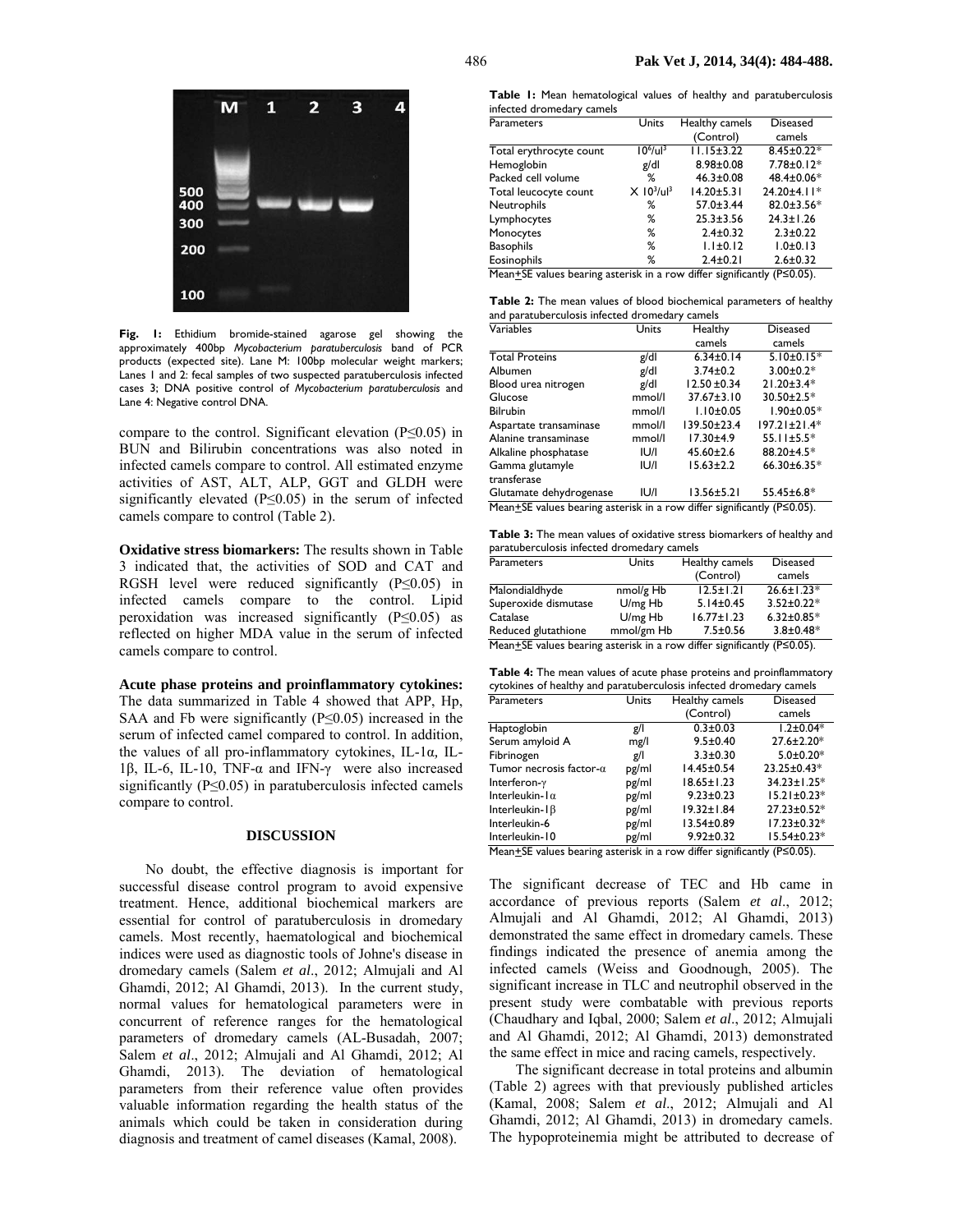albumin. The significant decrease of albumin might be due to leakage of albumin through damaged tissues and the increase of gamma globulins is a compensatory reaction to restore the reduced plasma osmotic pressure resulted from loss albumin. This can explain the obtained significant decrease in serum albumin of infected camels. The significant increase in AST, ALT, ALP, GGT and GLDH activities in serum of infected camels than normal camels indicated liver affection and give interpretation to decreased total proteins and albumin values in infected camels compare to healthy animals. Similar results were obtained in dromedary camels suffered from gastrointestinal inflammatory disorders (Bengoumi *et al.,*  1997; Kamal, 2008). As a result of liver affection, bilirubin concentration was increased and glucose level was decreased significantly in infected camel than normal camels. The hypoglycemia noted in the present study agrees with previous reports explained that, animals suffering from gastrointestinal infection usually exhibits hypoglycemia (Weiss and Goodnough, 2005). The significant increase in BUN agree with the results obtained earlier in dromedary camels suffered from Johne's disease (Almujali and Al Ghamdi, 2012; Al Ghamdi, 2013).

In the current study, the significant increase of MDA in the serum of infected camels indicated that lipid peroxidation has been exhibited as results of leakage of reactive oxygen species (ROS) (Yousef *et al*., 2009). These ROS might be produced as a results of bacterial infection (paratuberculosis) and if are not removed by endogenous enzymatic (SOD, CAT) and non-enzymatic (RGSH) antioxidant defenses of the organism, the oxidative stress will be produced as showed in the present findings (Sies, 1991).

The significant increase of proinflammatory cytokines in the serum of infected camels in the present study demonstrated the stimulation of monocytes and macrophages to produce proinflammatory cytokines (TNF-α, IL1β, IL-10 and IFN-γ), to withstand the bacterial infection. The significantly elevated proinflammatory cytokines mediated the effect of positive APP (SAA, Fb and Hp) which increased significantly also in infected camels to favor T-helper cell differentiation that construct abridge between innate resistance and adaptive immunity (Trinchieri, 2003). The present findings were parallel to previous works demonstrated that paratubeculosis infection was controlled with high levels of IFN-γ (Chaudhary and Iqbal, 2000). Parallel to the present study, earlier report (Berg *et al*., 1996) demonstrated that, IL-10 deficient mice develop spontaneous murine colitis and weight loss with marked increase in APP. Additionally, other report (Singh *et al*., 2007) stated that, the components of paratuberculosis might enhance the production of IFN-γ and TNF-α in human.

**Conclusion:** The present data provide the first evidence of elevated oxidative stress biomarkers, acute phase proteins and proinflammatory cytokines in dromedary camels infected with *Mycobacterium avium subspecies paratuberculosis*.

**Acknowledgment:** The authors thanks to the Deanship of Scientific Research in King Faisal University for supporting this study (project no. 130031).

# **REFERENCES**

- AL-Busadah KA, 2007. Some biochemical and haematological indices in different breeds of camels in Saudi Arabia. Basic Appl Sci KFU, 8: 131- 142.
- Al-Ghamdi GM, 2013. *Mycobacterium avium* subspecies *paratuberculosis*  in camels; Clinical aspects and control suggestions. Egypt Acad J Biolog Sci, 5: 11-15.
- Alharbi KB, A Al-Swailem, MA Al-Dubaib, E Al-Yamani, A Al-Naeem, M Shehata, ME Hashad, KA Albusadah and OM Mahmoud, 2012. Pathology and molecular diagnosis of paratuberculosis of camels. Trop Anim Health Prod, 44:173-177.
- Almujalli AM and GM Al Ghamdi, 2012. Clinicopathological findings of partuberclosis in camels possible steps for control strategy. Res J Biol Sci, 7: 128-131.
- Bengoumi M, B Faye, K El-Kasmi, and F Farge, 1997. Clinical enzymology in the dromedary camel (*Camelus dromedarius*). Part 2: Effect of season, age, sex, castration, lactation and pregnancy on serum AST, ALT, GGT, AP and LDH activities. | Camel Pract Res, 4: 25-29.
- Berg DJN, R Davidson, W Kuhn, S Muller, G Menon, L Holland, TMW Leach and D Rennick, 1996. Enterocolitis and colon cancer in interleukin-10-deficient mice are associated with aberrant cytokine production and CD4 TH1-like responses. J Clin Invest, 98: 1010-1020.
- Beutler E, O Duron and BM Kelly, 1963. Improved method for the determination of blood glutathione. J Lab Clin Med, 61: 882-888.
- Chaudhary ZI and J Iqbal, 2000. Incidence, haematological and biochemical alterations induced by natural trypanosomiasis in racing camels. Acta Trop, 77: 209-213.
- Collins MT, 2003. Update on paratuberculosis: 1. Epidemiology of Johne's disease and the biology of *Mycobacterium paratuberculosis.*  Irish Vet J, 56: 265-274.
- Cowell DC, AA Dowman, RJ Lewis, R Pirzad and SD Watkins, 1994. The rapid potentiometric detection of catalase positive microorganisms. Biosens Bioelectron, 9: 131-138.
- El-Bahr SM and WM EL-Deeb, 2013. Acute phase proteins, lipid profile and proinflammatory cytokines in healthy and bronchopneumonic water buffalo calves. Am J Biochem Biotechnol, 9: 34-40.
- EL-Deeb WM and SM El-Bahr, 2010. Investigation of selected biochemical indicators of Equine Rhabdomyolysis in Arabian horses: pro-inflammatory cytokines and oxidative stress markers. Vet Res Commun, 34: 677-689.
- Farooq Z, S Mushtaq, Z Iqbal and S Akhtar, 2012. Parasitic helminths of domesticated and wild ruminants in Cholistan Desert of Pakistan. Int J Agric Biol, 14: 63-68.
- Hamad EM, EA Abdel-Rahim and EA Romeih, 2011. Beneficial effect of camel milk on liver and kidneys function in Diabetic Sprague-Dawley Rats. Int J Dairy Sci, 6: 190-197.
- Kamal AM, 2008. Some biochemical, hematological and clinical studies of selected ruminal and blood constituents in camels affected by various diseases. Res J Vet Sci, 1: 16-27.
- Makimura S and N Suzuki, 1982. Quantitative determination of bovine serum haptoglobin and its elevation in some inflammatory diseases. Jpn J Vet Sci, 44: 15-21.
- Millar D, J Ford, J Sanderson, S Withey, M Tizard, T Doran and J Hermon-Taylor, 1996. IS900 PCR to detect mycobacterium paratuberculosis in retail supplies of whole pasteurized cow's milk in England and Wales. App Environ Microbial, 62: 3446-3452.
- Nishikimi M, N Appaji and K Yogi, 1972. The occurrence of superoxide anion in the reaction of reduced phenazine methosulfate and molecular oxygen. Biochem Biophys Res Commun, 46: 849-854.
- Ohkawa H, W Ohishi and K Yagi, 1979. Assay of lipid peroxides in animal tissues by thiobarbituric acid reaction. Anal Biochem, 95: 351-358.
- Pasha RH, AS Qureshi and WA Khamas, 2013. A survey of camel production in three different ecological zones of Pakistan. Int J Agric Biol, 15: 62-68.
- Saint-Martin G, C Delmet, ARY Zubeir, B Peyre de Fabriques, MSMA Harbi and HO Bagadi, 1992. Camel Project of Butana: Final Report. Maison Alfort, France, IEMVT. pp: 128.